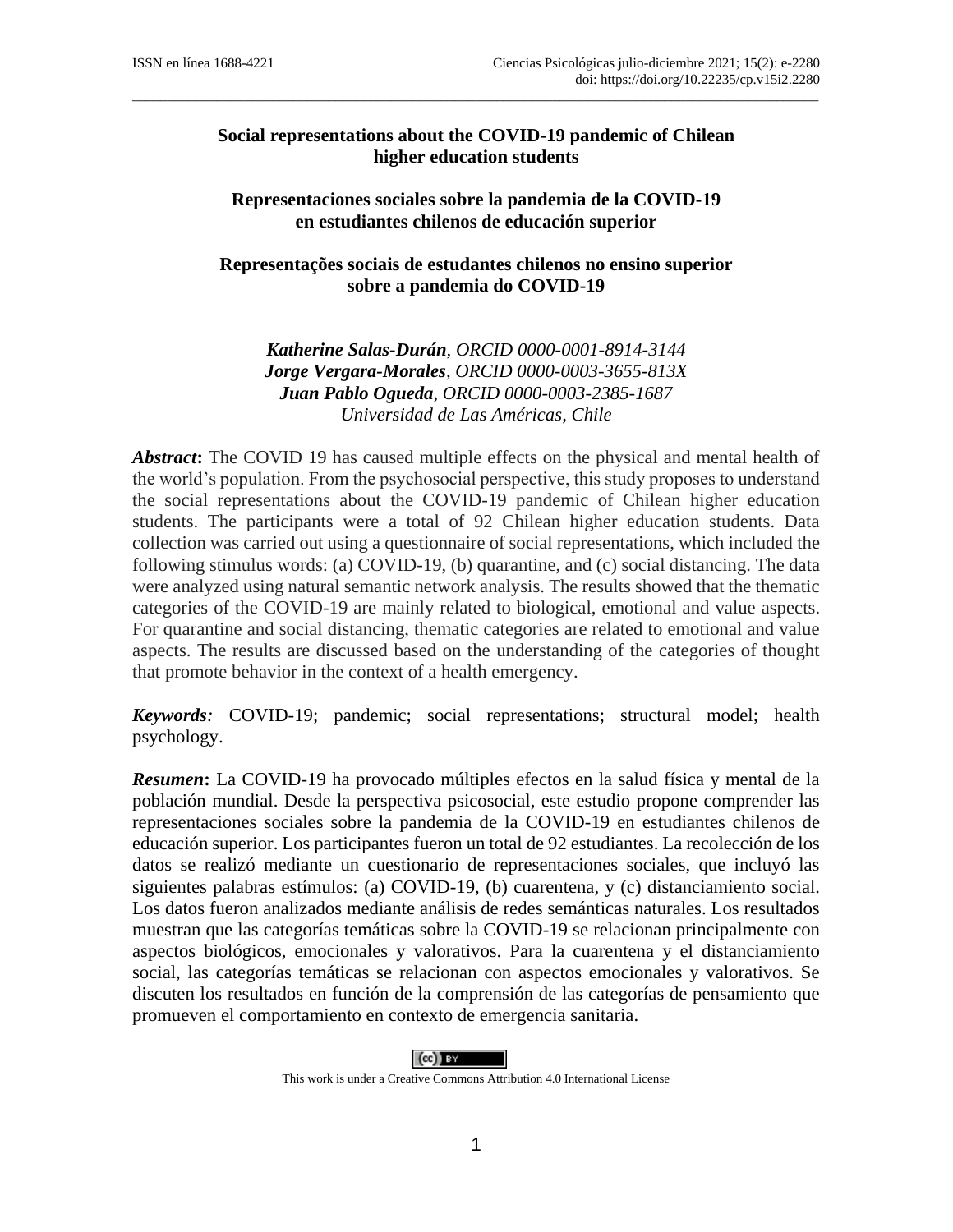*Palabras clave:* COVID-19; pandemia; representaciones sociales; modelo estructural; psicología de la salud.

 $\_$  . The contribution of the contribution of the contribution of the contribution of  $\mathcal{L}_\text{max}$ 

*Resumo***:** O COVID-19 provocou múltiplos efeitos na saúde física e mental da população mundial. A partir de uma perspectiva psicossocial, este estudo se propõe a compreender as representações sociais sobre a pandemia do COVID-19 de estudantes chilenos do ensino superior. Os participantes foram um total de 92 estudantes. A coleta de dados foi realizada por meio de um questionário de representações sociais, que incluiu as seguintes palavras estímulo: (a) COVID-19, (b) quarentena, e (c) distanciamento social. Os dados foram analisados por meio de análise de rede semântica natural. Os resultados mostram que as categorias temáticas sobre o COVID-19 estão relacionadas principalmente com aspectos biológicos, emocionais e apreciativos. Para quarentena e distanciamento social, as categorias temáticas estão relacionadas a aspectos emocionais e apreciativos. Os resultados são discutidos a partir da compreensão das categorias de pensamento que promovem o comportamento no contexto de uma emergência sanitária.

*Palavras-chave:* COVID-19; pandemia; representações sociais; modelo estrutural; psicologia da saúde.

Received: 09/17/2020 Accepted: 05/19/2021

How to cite:

 $\overline{\phantom{a}}$ 

Salas-Durán, K., Vergara-Morales, J., Ogueda, J. P. (2021). Social representations about the COVID-19 pandemic of Chilean higher education students. *Ciencias Psicológicas*, *15*(2), e-2280. doi: https://doi.org/10.22235/cp.v15i2.2280

*Correspondence: Jorge Vergara-Morales, Universidad de Las Américas, Chile. E-mail: [jvergaram@udla.cl](mailto:jvergaram@udla.cl)*

The current pandemic of COVID-19 has had multiple effects on the physical and mental health of the world's population. To contain its spread, most governments have promoted actions aimed at limiting people's mobility to avoid spaces of physical contact, which has affected the development of economic activities (Conejo, Chaverri-Chaves & León-González, 2020). However, the experience of confinement has had different consequences on the mental health of the population, mainly related to anxiety and stress disorders (Conejo et al., 2020). In this regard, the World Health Organization [WHO] highlights the importance of including social science disciplines to broaden understanding as to why people have certain prevention and response practices for some diseases and not for others, despite the information that is disseminated regarding the benefits or dangers of their behavior (Torres-López, Núñez-Sandoval & De la Cruz-Villarreal, 2017).

From the review of the antecedents, studies on COVID-19 focused on attitudes, beliefs and knowledge are identified, from which the effect on the mental health of the population is highlighted, related to the rupture of everyday meaning that has implied high degrees of uncertainty, fear, and anguish in people (Johnson, Saletti-Cuesta & Tumas, 2020). While a marked presence of emotional aspects such as hypersensitivity and sadness are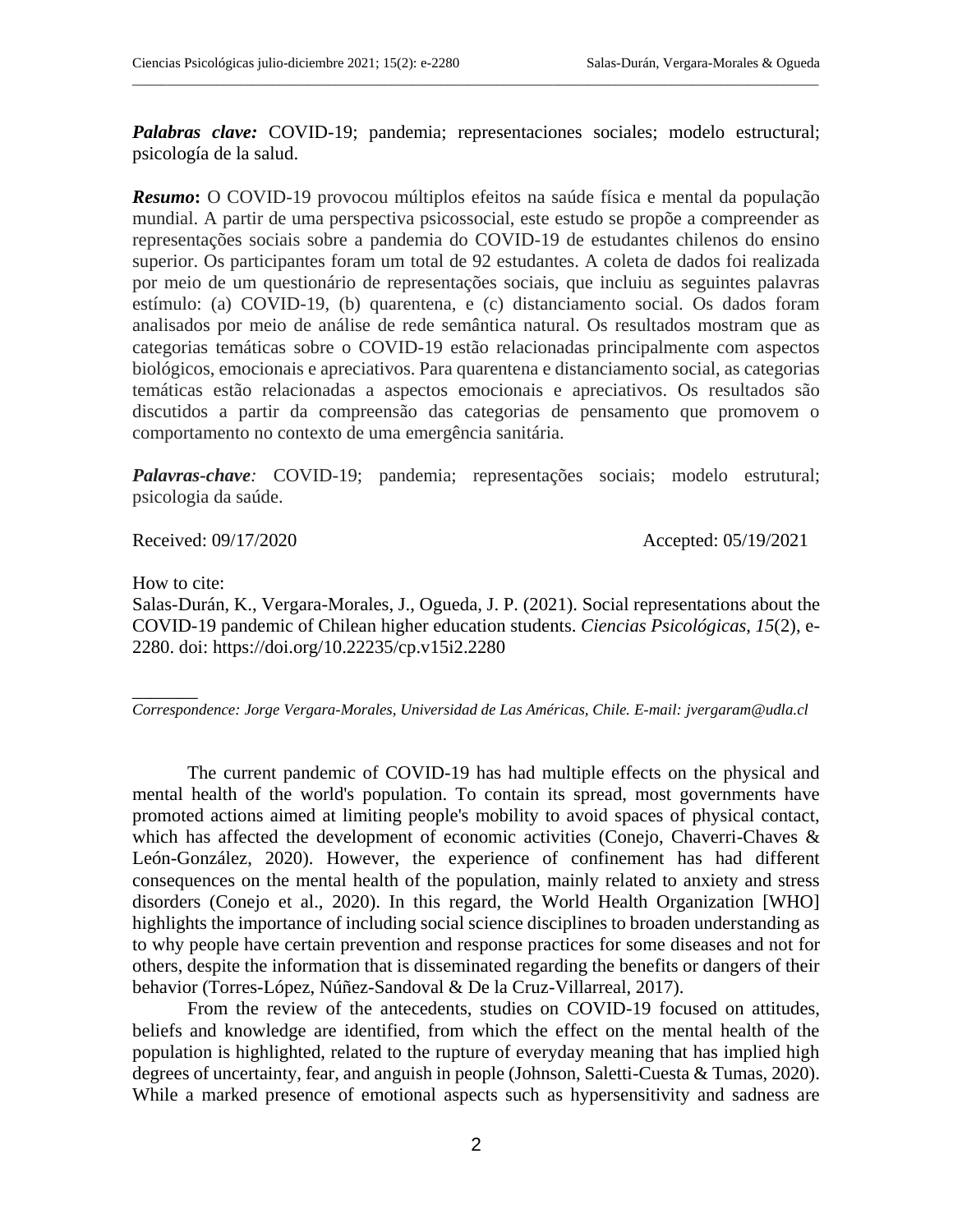identified (Pérez, 2020), evaluative aspects such as a sense of responsibility and care management are also highlighted, also involving the intersubjective relationships that emerge in the context of pandemics (Johnson et al., 2020).

 $\_$  ,  $\_$  ,  $\_$  ,  $\_$  ,  $\_$  ,  $\_$  ,  $\_$  ,  $\_$  ,  $\_$  ,  $\_$  ,  $\_$  ,  $\_$  ,  $\_$  ,  $\_$  ,  $\_$  ,  $\_$  ,  $\_$  ,  $\_$  ,  $\_$  ,  $\_$  ,  $\_$  ,  $\_$  ,  $\_$  ,  $\_$  ,  $\_$  ,  $\_$  ,  $\_$  ,  $\_$  ,  $\_$  ,  $\_$  ,  $\_$  ,  $\_$  ,  $\_$  ,  $\_$  ,  $\_$  ,  $\_$  ,  $\_$  ,

When considering the current pandemic context, the study of social representations is of great relevance for future interventions in health emergencies, as well as for understanding the thought structures that guide behavior in health emergency contexts. Social representations are understood as thought structures that enable the interpretation of an event or object and guide the meaning of behavior (Páez & Pérez, 2020). For this reason, the perspective of social representations constitutes the theoretical underpinning of the study, as it allows us to investigate the understanding of the world from a practical perspective, where diverse, socially shared knowledge, understandings and explanations converge, giving meaning to the behavior of the population in the context of the COVID-19 pandemic.

During the pandemic context, marked difficulties related to cognitions and emotions that affect people's behavior have been observed (Urzúa, Vera-Villarroel, Caqueo-Urízar & Polanco-Carrasco, 2020). For this reason, it is considered important to conduct a study focused on understanding the structures of thought since the pandemic is a phenomenon in the process that needs to be analyzed from the multiple dimensions of its consequences, to have scientific knowledge that contributes to the development and strengthening of preventive behaviors for health emergencies.

#### *Social representations*

Social representations refer to the socially and historically constructed knowledge in which meaning about things, people and their actions is configured. In this sense, it allows social scientists to approach the multiple categories that are created around different social aspects such as health, illness, and care (Carrasquilla, González, Camargo, Soto & Ramos, 2019). They are understood as symbolic constructions that originate in social interaction and are recreated over time (Marková, 2017). Social representations can be understood as a specific type of knowledge that expresses how everyday life operates (Jodelet, 1986). To understand how the representations that are configured around the COVID-19 pandemic operate, and to conceptualize the processes by which opinions, attitudes, stereotypes, and behaviors are created, it is necessary to analyze the thematic categories that are socially communicated in the current context (Rubira-García & Puebla-Martínez, 2018).

Social representations are configured through a set of information, beliefs, opinions, and attitudes associated with a specific object or situation, which are structured as an organized whole. Furthermore, they are social because they are configured through a collective process, facilitating the understanding of everyday reality (Caniuqueo et al., 2018). From the perspective of the structural model, it is proposed that social representations are based on the transformation of the abstract into concrete experiences (Rateau & Lo Monaco, 2013). While it is recognized that social representations operate as a partnership, elements have identified that function independently and complementarily at the same time, referred to as the central core and peripheral elements. The central core is understood as the inner face of the representations and is made up of several cognitive elements, also called central, which would perform various functions of vital importance for what will be the purpose and usefulness of the representations. On the one hand, it gives meaning, so that from the core, the other elements take on value and a specific significance for the individuals in the group. It also fulfils the task of organizing those aspects that depend on the central core. The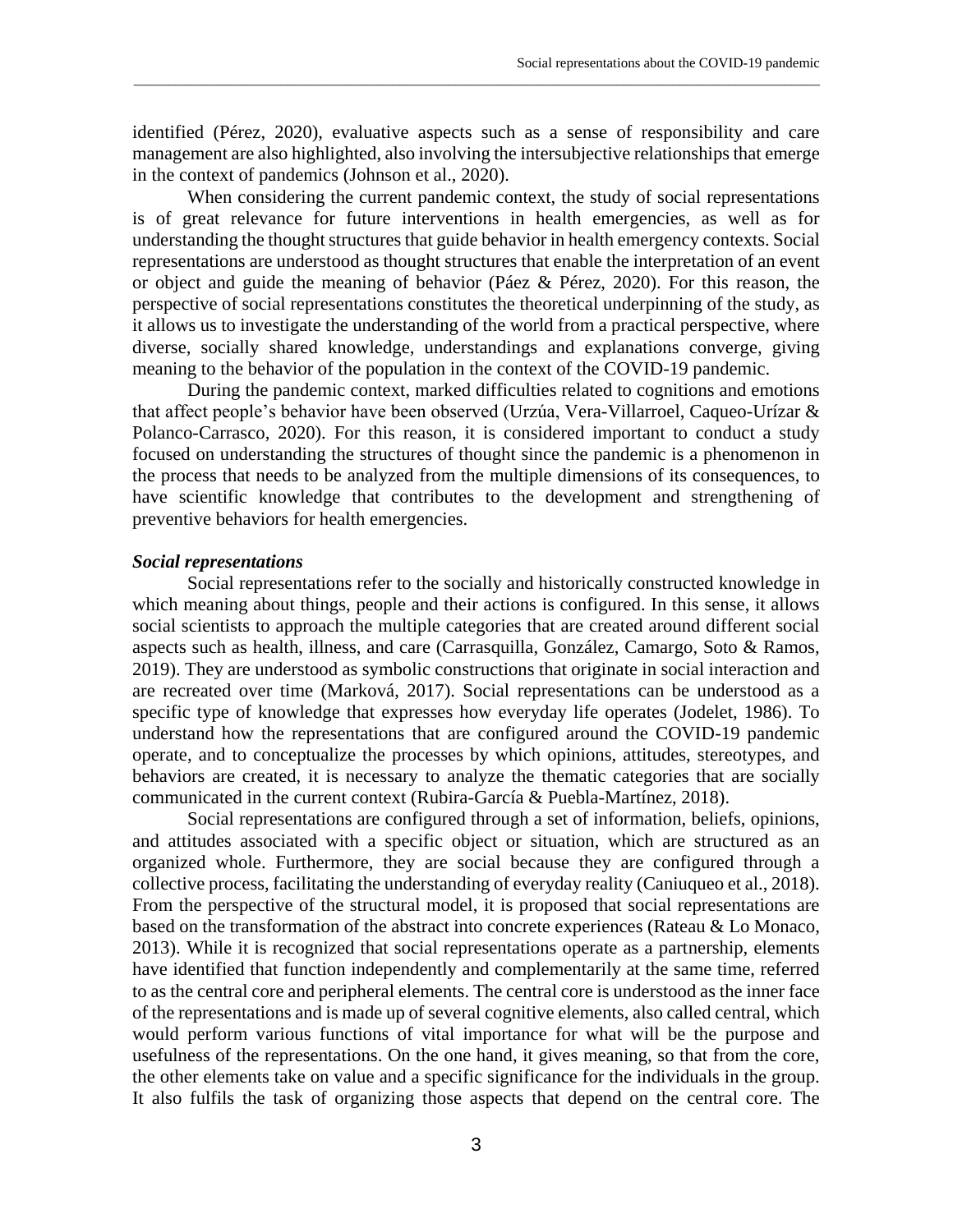peripheral elements are closely related to the practical purposes of SRs; they function as the operational guide that the subjects will have (Rateau & Lo Monaco, 2013).

 $\_$  . The contribution of the contribution of the contribution of the contribution of  $\mathcal{L}_\text{max}$ 

In crisis scenarios, social representations constitute socio-cognitive processes that make it possible to order and understand reality. Because they are constituted at the group level, they allow for a simplified image of the phenomenon to be represented. Each representation responds to the urgency situationally, to the need to be linked to what is happening here and now. They emerge as a way of controlling what is alien, with an overload of data, images, beliefs, and many contradictions. Social representations operate through multimodal media, words, symbols, icons, images. They give meaning to the current pandemic situation, configured from the daily repetition that facilitates the perception of something concrete and close. They arise from the social world, that is, from a totality constituted by cultural, economic, political processes, etc., being a way of relating to the world. Categories not only allow the configuration of images but also facilitate the way we relate to others (Vergara, 2008). In this case, they influence the development of our daily life: the forms of work, family relationships, the sense of duty, leisure time, sexual activity, sporting activity, etc. To recognize and describe them, it is necessary to denaturalize social life, to take a distance and to try to recognize phenomena in which we are also involved as objective processes (Höijer, 2011).

# *Health psychology and pandemic*

Health psychology is a discipline that can respond to pandemic situations, as its objectives include health promotion and maintenance, as well as prevention and treatment of disease through the modification of habits. From this discipline, the construction of scientific knowledge has allowed the development of explanatory models that incorporate an interdisciplinary perspective, considering the cultural and health context in which the disease occurs. In this way, it has assumed an important role in the planning of preventive health actions, highlighting that these have to consider the social values and meanings of the social group affected (Torres-López et al., 2017).

Concerning the pandemic phenomenon, the WHO (n.d.) considers it to be a global expansion of a new disease, in a scenario where the majority of the population lacks immunity. SARS-CoV-2 is a new virus that spread worldwide, causing the COVID-19 pandemic, from which new knowledge and multiple studies have gradually emerged and are under development. From the empirical background review, pandemic studies are observed in the context of the health emergency associated with H1N1 influenza. A study conducted from the social representations approach showed that influenza A beliefs, for the most part, revolved around ways of contagion and preventive actions. In addition, plot theories were identified, understood as rumors that emerge when there are events that produce an experience of social tension. It refers to unconfirmed speculative information, which conditions the behavior of individuals (Guzmán, Guzmán & Guzmán, 2011). Another study conducted with Mexican students and teachers showed that social representations about H1N1 influenza that favor prevention practices are based on the perception of symptoms, transmission mechanisms and suggested care attention. In addition, it was identified that social representations that may hinder preventive practices are associated with a perception of disbelief towards authorities and uncertainty about the information that is transmitted (Torres-López, Matsui & Aranda, 2012).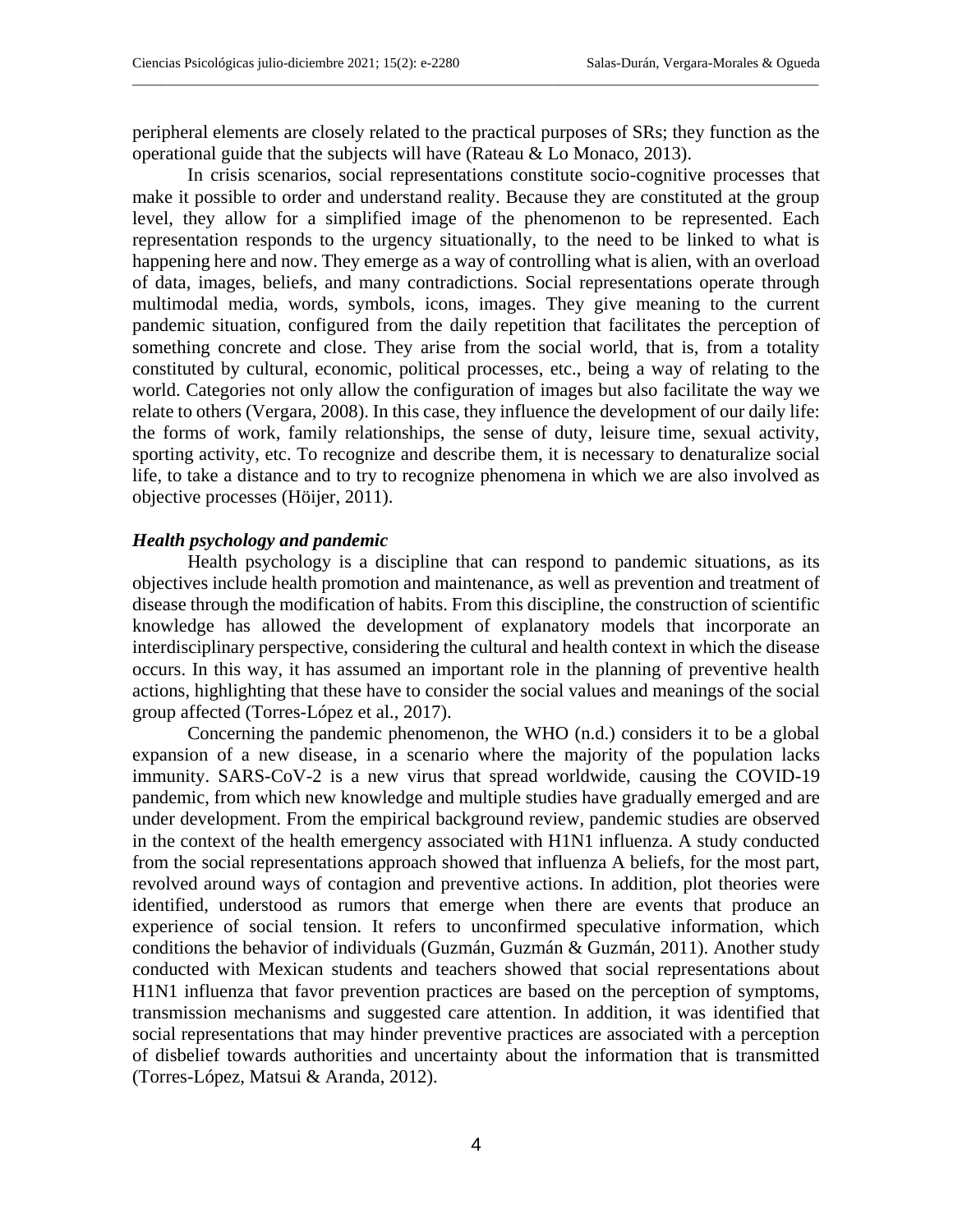On the other hand, a study focused on analyzing the social representations of human influenza in Mexican adolescents, considering the period during the 2009 epidemic and the 2016 outbreak. The results showed that social representations about influenza in 2009 corresponded to a thought structure in the process of construction, with contradictory aspects regarding its origin, since both a perception of danger and a perception of deception about the pandemic are described. For the case of 2016, it is possible to infer a resignification of social representations, as they focused on issues associated with symptoms and consequences (Torres-López et al., 2017). A study on knowledge, attitudes, and practices about H1N1 influenza, according to urban and rural populations in China, showed that knowledge about the disease was unclear. In addition, positive attitudes and practices for prevention were only reported by highly educated women, which is associated with a high perceived risk of infection (Lin et al., 2011).

 $\_$  ,  $\_$  ,  $\_$  ,  $\_$  ,  $\_$  ,  $\_$  ,  $\_$  ,  $\_$  ,  $\_$  ,  $\_$  ,  $\_$  ,  $\_$  ,  $\_$  ,  $\_$  ,  $\_$  ,  $\_$  ,  $\_$  ,  $\_$  ,  $\_$  ,  $\_$  ,  $\_$  ,  $\_$  ,  $\_$  ,  $\_$  ,  $\_$  ,  $\_$  ,  $\_$  ,  $\_$  ,  $\_$  ,  $\_$  ,  $\_$  ,  $\_$  ,  $\_$  ,  $\_$  ,  $\_$  ,  $\_$  ,  $\_$  ,

Based on the background information reviewed, the study aims to understand the social representations of the COVID-19 pandemic among Chilean higher education students.

#### **Method**

# *Design research*

The research was carried out using qualitative methodology, as it was oriented towards the analysis of the subjective perspective and how reality is perceived. From this perspective, a meaningful understanding of the phenomena is sought (Rodríguez, Gil & García, 1999).

# *Participants*

The participants were a total of 92 higher education students from 15 Chilean educational institutions. Seventy-five percent were female ( $n = 69$ ) and 25 % were male ( $n =$ 23). The age of the participants ranged from 19 to 65 years, with a mean age of 28.3 years  $(SD = 8.4)$ . Concerning the study programmes, 51 % of the participants had a degree in social sciences, 36 % in biological and veterinary sciences, 11 % in engineering and 2 % in architecture, construction and design. Regarding the educational process, participants were in their fifth (38 %), fourth (24 %), third (14 %), second (15 %) and first-year (9 %). Participants were selected by non-probabilistic incidental sampling. Inclusion criteria were: (a) being a regular student, and (b) studying between 1st and 5th year of the study programme.

# *Instrument*

*Social Representations Questionnaire:* was applied to investigate social representations about the COVID-19 pandemic. Three stimulus words were used: a) Covid-19, b) quarantine, and c) social distancing. Responses were guided by the instruction to write down 3 words related to the stimulus words. The words were then listed in order of importance from 1 to 3. In this regard, the number 3 was considered as the highest rank for the defining word and the number 1 was considered as the lowest rank.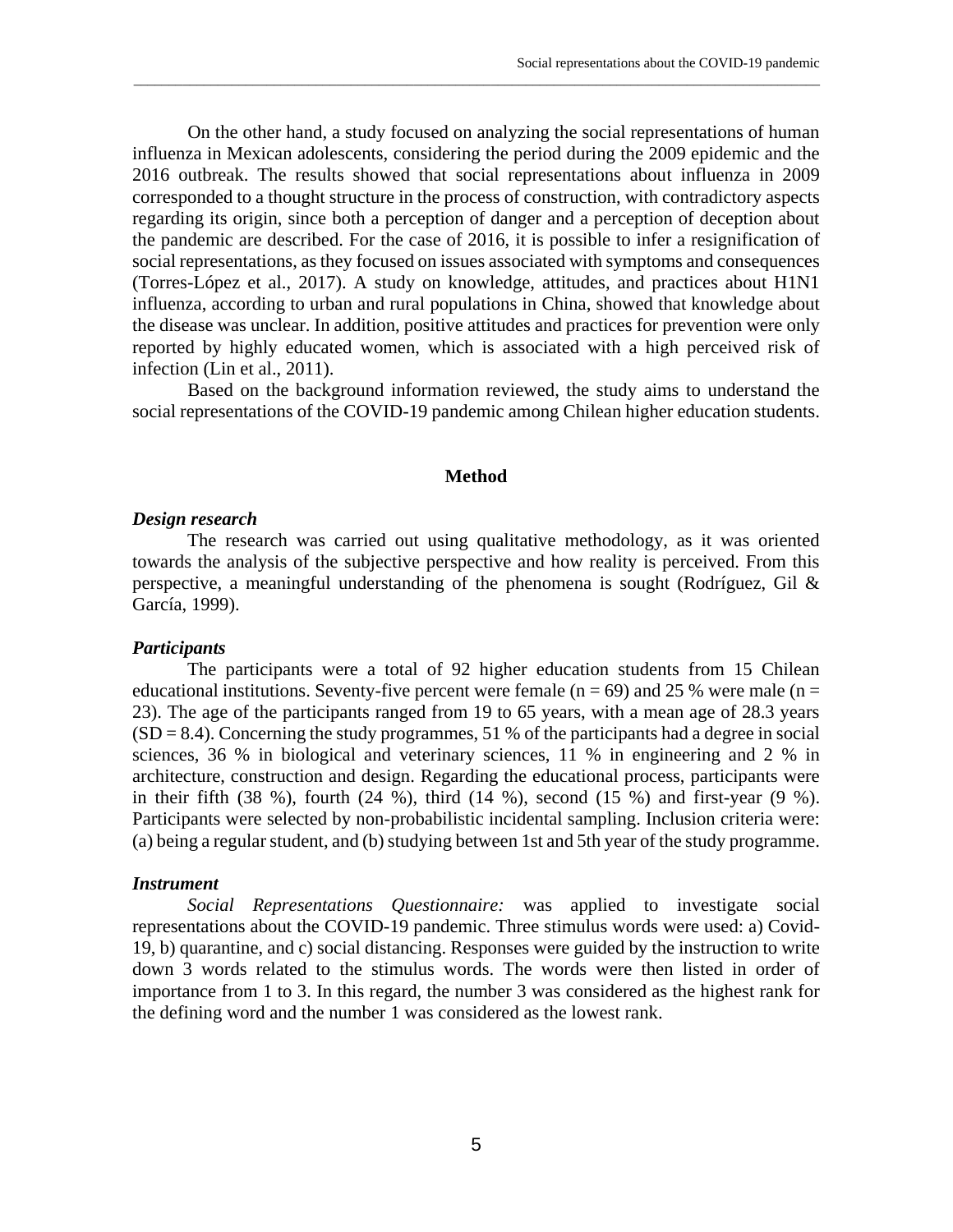#### *Data analysis*

The social representations were analyzed using natural semantic network analysis, as it allows for the investigation of the shared meanings about a specific object (Hinojosa, 2008). The analysis involved the calculation of the following indicators: (a) M-value understood as an indicator of the semantic weight of each defining word, which is calculated by multiplying the frequency of occurrence with the defined hierarchy; (b) SAM set, understood as the central core of the semantic network, which is made up of the 10 or 15 defining words that obtain the highest M-value; and (c) FMG value, understood as the semantic distance between the different defining words, which is calculated by a rule of three that considers the defining word with the highest M value, which represents 100 % (Castañeda, 2016).

 $\_$  . The contribution of the contribution of the contribution of the contribution of  $\mathcal{L}_\text{max}$ 

#### *Procedures*

The data collection process was carried out in an online format, using the Google Forms application. The study considered the ethical principles established for research with human beings (Acevedo, 2002). Data collection implied voluntary acceptance of participation in the research, in addition to the confidentiality of the information. The ethical criteria of the American Psychological Association (APA) were considered.

### **Results**

## *Descriptive analysis*

Table 1 shows that the COVID-19 defining words with the highest semantic weight are: pandemic ( $M = 61$ ), disease ( $M = 59$ ), anguish ( $M = 46$ ), death ( $M = 42$ ), virus ( $M = 33$ ) and contagion  $(M = 31)$ . These words constitute the most important group of the central core of the semantic network on COVID-19. On the other hand, the defining words with the lowest semantic weight are: family ( $M = 19$ ), uncertainty ( $M = 19$ ) and prevention ( $M = 26$ ).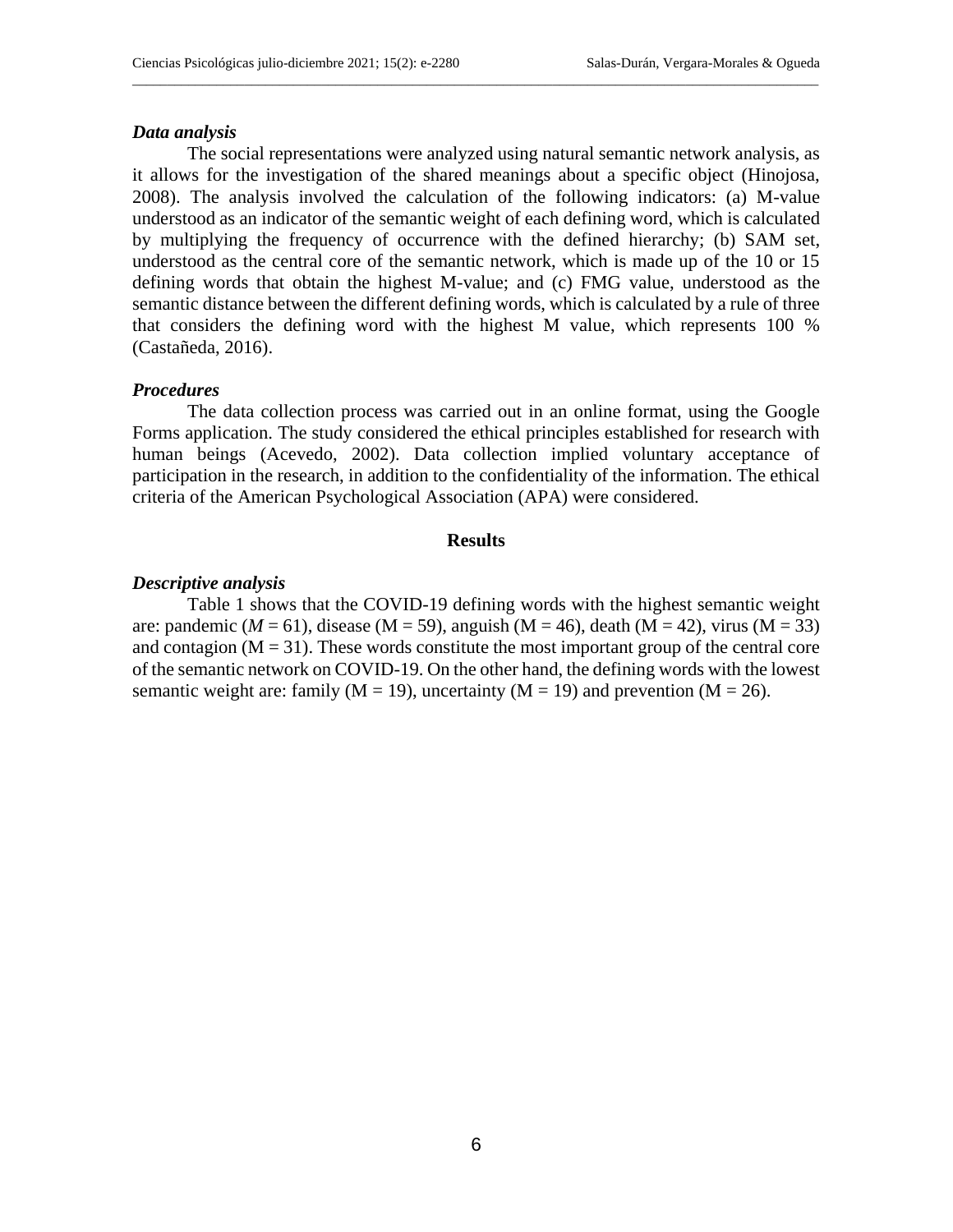| N              | <b>Defining word</b> | <b>M</b> value | <b>Frequency</b> | <b>FMG</b> |
|----------------|----------------------|----------------|------------------|------------|
|                | Pandemic             | 61             | 25               | 100 %      |
| $\overline{2}$ | Disease              | 59             | 26               | 97 %       |
| 3              | Anguish              | 46             | 23               | 75 %       |
| 4              | Death                | 42             | 22               | 69 %       |
| 5              | Virus                | 33             | 14               | 54 %       |
| 6              | Contagion            | 31             | 16               | 51 %       |
| 7              | Fear                 | 29             | 13               | 48 %       |
| 8              | Quarantine           | 29             | 12               | 48 %       |
| 9              | Care                 | 27             | 15               | 44 %       |
| 10             | Confinement          | 27             | 12               | 44 %       |
| 11             | Prevention           | 26             | 23               | 43 %       |
| 12             | Uncertainty          | 19             | 8                | 31 %       |
| 13             | Family               | 19             | 9                | 31 %       |
| $\cdots$       | .                    | .              | .                | $\cdots$   |
| 35             | .                    | .              | $\cdots$         | $\cdots$   |
| J value        | .                    | $\cdots$       | $\cdots$         | $\cdots$   |

 $\_$  ,  $\_$  ,  $\_$  ,  $\_$  ,  $\_$  ,  $\_$  ,  $\_$  ,  $\_$  ,  $\_$  ,  $\_$  ,  $\_$  ,  $\_$  ,  $\_$  ,  $\_$  ,  $\_$  ,  $\_$  ,  $\_$  ,  $\_$  ,  $\_$  ,  $\_$  ,  $\_$  ,  $\_$  ,  $\_$  ,  $\_$  ,  $\_$  ,  $\_$  ,  $\_$  ,  $\_$  ,  $\_$  ,  $\_$  ,  $\_$  ,  $\_$  ,  $\_$  ,  $\_$  ,  $\_$  ,  $\_$  ,  $\_$  ,

# Table 1. *SAM group concepts* COVID-19

Table 2 shows that the quarantine defining words with the highest semantic weight are: confinement (M = 194), anxiety (M = 101), responsibility (M = 48) and care (M = 43). These words constitute the most important group of the central core of the quarantine semantic network. On the other hand, the defining words with the lowest semantic weight are: provisioning ( $M = 7$ ), well-being ( $M = 8$ ), rest ( $M = 10$ ) and stagnation ( $M = 10$ ).

# Table 2.

*SAM group concepts* quarantine

| N              | Defining words | <b>M</b> value | <b>Frequency</b> | <b>FMG</b> value |
|----------------|----------------|----------------|------------------|------------------|
|                | Confinement    | 194            | 78               | 100 %            |
| $\overline{2}$ | Anxiety        | 101            | 56               | 52 %             |
| 3              | Responsibility | 48             | 22               | 25 %             |
| 4              | Care           | 43             | 24               | 22 %             |
| 5              | Family         | 24             | 14               | 12 %             |
| 6              | Loneliness     | 15             | 9                | 8 %              |
| 7              | Stagnation     | 10             | 4                | 5 %              |
| 8              | Rest           | 10             | 9                | 5 %              |
| 9              | Well-being     | 8              | 4                | 4 %              |
| 10             | Provisioning   | 7              | 3                | 4 %              |
| $\cdots$       | $\cdots$       | .              | $\cdots$         | $\cdots$         |
| 32             | .              | .              | $\cdots$         | $\cdots$         |
| J value        | .              | $\cdots$       | $\cdots$         | $\cdots$         |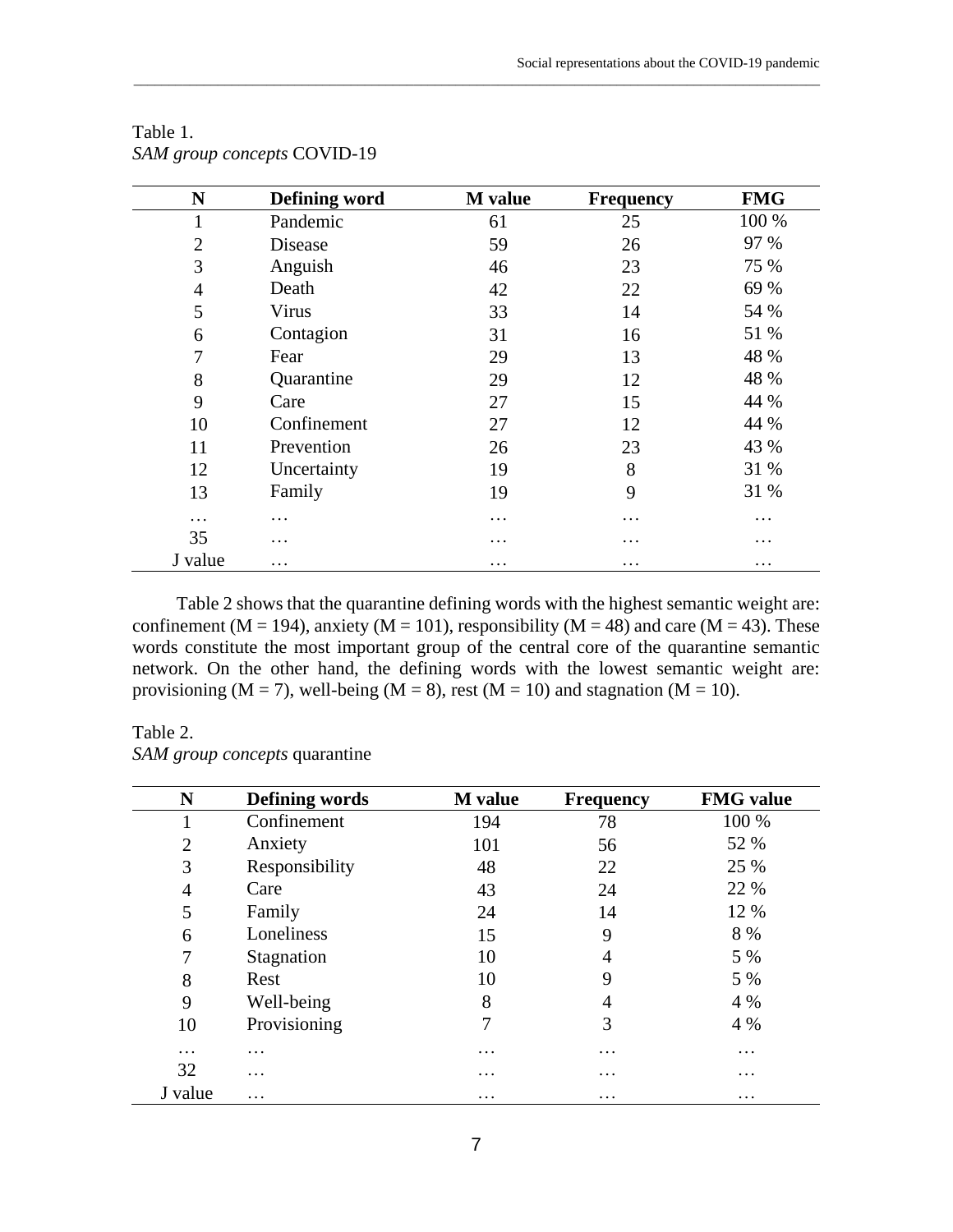*SAM group concept* social distancing

Table 3 shows that the defining words on social distancing with the highest semantic weight are: isolation ( $M = 118$ ), responsibility ( $M = 60$ ), care ( $M = 51$ ) and prevention ( $M =$ 47). These words constitute the most important group of the central core of the semantic network on social distancing. On the other hand, the defining words with the lowest semantic weight are: contagion ( $M = 7$ ), sadness ( $M = 11$ ), security ( $M = 12$ ) and space ( $M = 15$ ).

 $\_$  . The contribution of the contribution of the contribution of the contribution of  $\mathcal{L}_\text{max}$ 

|                | Defining word    | <b>M</b> value | <b>Frequency</b> | <b>FMG</b> |
|----------------|------------------|----------------|------------------|------------|
| 1              | Isolation        | 118            | 51               | 100 %      |
| $\overline{2}$ | Responsibility   | 60             | 32               | 51 %       |
| 3              | Care             | 51             | 29               | 43 %       |
| $\overline{4}$ | Prevention       | 47             | 24               | 40 %       |
| 5              | Loneliness       | 38             | 21               | 32 %       |
| 6              | Necessity        | 35             | 14               | 30 %       |
| 7              | Anguish          | 30             | 12               | 25 %       |
| 8              | Family           | 25             | 11               | 21 %       |
| 9              | Irresponsibility | 20             | 9                | 17 %       |
| 10             | Relationships    | 18             | 9                | 15 %       |
| 11             | Space            | 15             | 7                | 13 %       |
| 12             | Security         | 12             | 5                | 10 %       |
| 13             | <b>Sadness</b>   | 11             | 7                | 9 %        |
| 14             | Contagion        | 7              | 3                | 6 %        |
| .              | .                | .              | .                | $\cdots$   |
| 29             | .                | .              | .                | .          |
| J value        | .                | $\cdots$       | .                | $\cdots$   |

# *Semantic network analysis*

Figure 1 shows that the defining words about COVID-19 are structured through thematic categories mainly related to biological, emotional and evaluative aspects. Concerning the core of the representation, it is mainly constituted through the perception of aspects involved in COVID-19 infection (pandemic, disease, anguish, death, virus, contagion), which also includes emotional reactions such as anguish and fear. On the other hand, the peripheral elements are structured based on thematic categories with emotional implications related to uncertainty, and value implications associated with care, confinement, prevention, and family.

Table 3.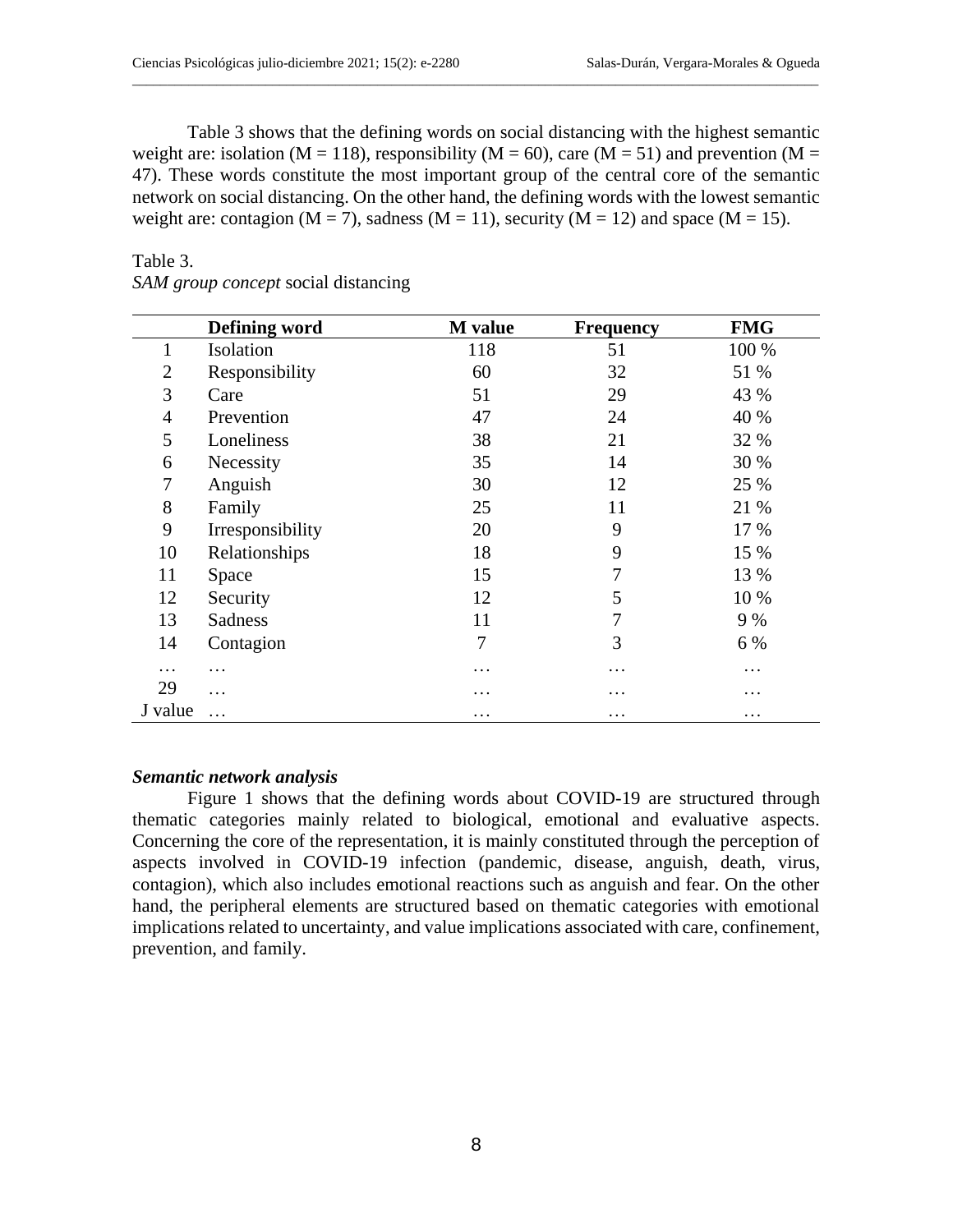

 $\_$  ,  $\_$  ,  $\_$  ,  $\_$  ,  $\_$  ,  $\_$  ,  $\_$  ,  $\_$  ,  $\_$  ,  $\_$  ,  $\_$  ,  $\_$  ,  $\_$  ,  $\_$  ,  $\_$  ,  $\_$  ,  $\_$  ,  $\_$  ,  $\_$  ,  $\_$  ,  $\_$  ,  $\_$  ,  $\_$  ,  $\_$  ,  $\_$  ,  $\_$  ,  $\_$  ,  $\_$  ,  $\_$  ,  $\_$  ,  $\_$  ,  $\_$  ,  $\_$  ,  $\_$  ,  $\_$  ,  $\_$  ,  $\_$  ,

Figure 2 shows that the defining words about quarantine are structured through thematic categories mainly related to emotional and value aspects. About the core of the representation, it is mainly constituted through elements with emotional implications such as confinement and anxiety, also including elements with value implications such as responsibility, care and family. On the other hand, the peripheral elements are structured based on thematic categories with emotional implications such as loneliness and stagnation, as well as emotional implications related to rest, well-being and provisioning.



*Figure 2.* Semantic network associated with the stimulus word *quarantine.*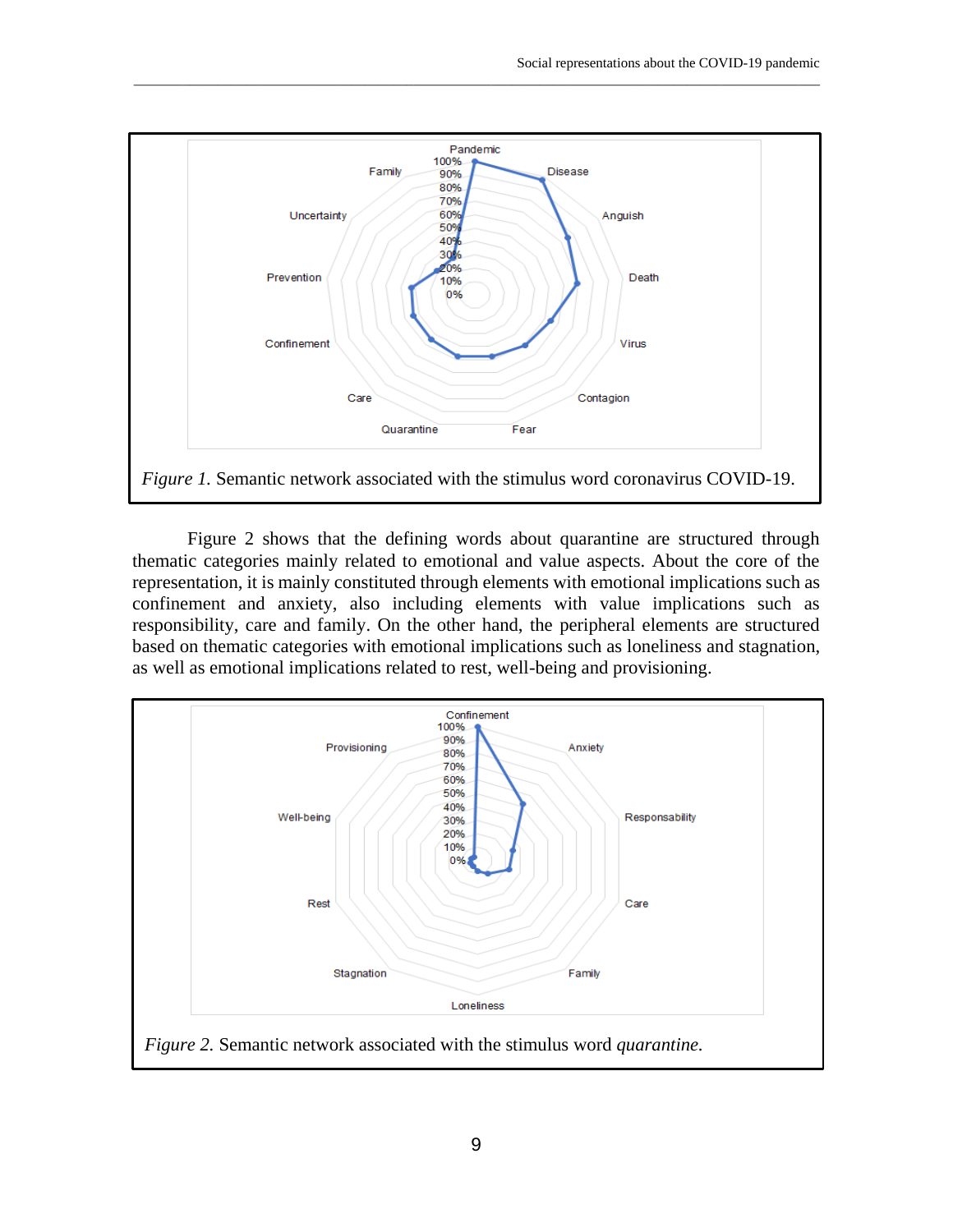

 $\_$  . The contribution of the contribution of the contribution of the contribution of  $\mathcal{L}_\text{max}$ 

Figure 3 shows that the defining words about social distancing are structured through thematic categories related to emotional and evaluative aspects. Regarding the core of the representation, it is mainly constituted through elements with emotional implications such as isolation, loneliness, and anguish. They also include value aspects such as responsibility, care, prevention, necessity and family. On the other hand, the peripheral elements are structured based on thematic categories with emotional implications such as sadness, irresponsibility, and contagion, as well as aspects with evaluative implications such as relationships, space, and security.

## **Discussion and conclusions**

The research aims to understand the social representations of Chilean higher education students about the COVID-19 pandemic. From the findings, it is observed that the social representations about COVID-19 are divided into biological, emotional, and evaluative thematic categories. The predominance of biological aspects in the core of the representation is inferred, also including emotional aspects such as anguish and fear. The peripheral elements are associated with aspects with emotional implications such as uncertainty, as well as evaluative aspects such as care and family. In this way, it is inferred that students structure a health thinking about COVID-19 since a perception centered on the category of illness predominates. These findings are consistent with the results of research conducted in the context of the H1N1 influenza pandemic, as the participants' beliefs were based on ways of contagion and preventive actions (Guzmán et al., 2011).

However, thoughts about COVID-19 also include relevant emotional reactions, which is consistent with the findings of Johnson et al. (2020), Roy et al. (2020) and Torres-López et al. (2012), as they infer an effect on mental health manifested in expressions of distress, fear, worry and uncertainty. In this regard, it is suggested that these expressions constitute negative responses that may be more detrimental to the mental health of the population. However, these findings differ from the results of Pérez's study (2020), from which a low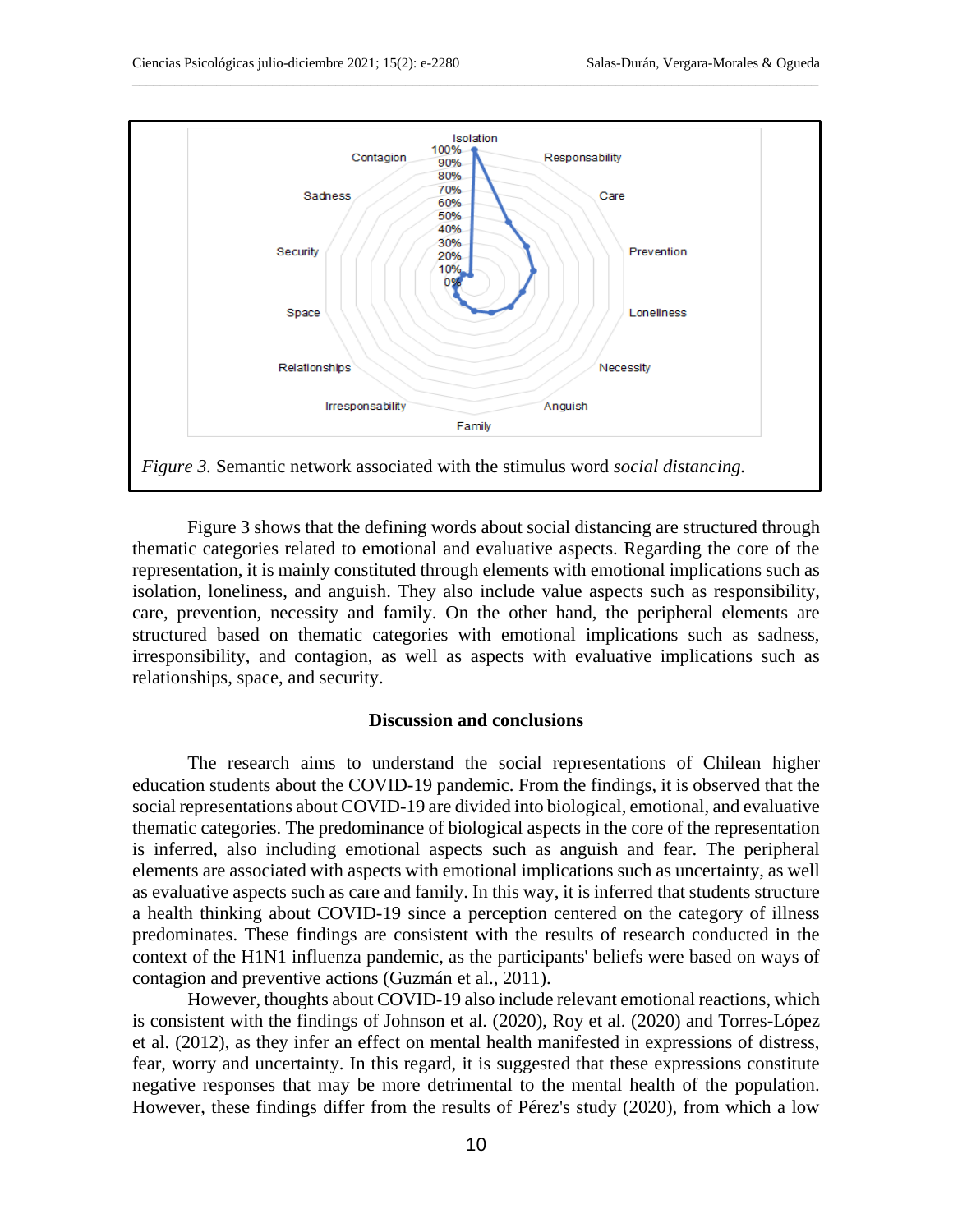frequency of stress and fear responses was reported, which was associated with the perception of confidence in the way in which public institutions control the pandemic. Therefore, to the extent that the population perceives adequate management of the pandemic, a lower tendency towards the development of negative responses that are detrimental to mental health can be observed.

 $\_$  ,  $\_$  ,  $\_$  ,  $\_$  ,  $\_$  ,  $\_$  ,  $\_$  ,  $\_$  ,  $\_$  ,  $\_$  ,  $\_$  ,  $\_$  ,  $\_$  ,  $\_$  ,  $\_$  ,  $\_$  ,  $\_$  ,  $\_$  ,  $\_$  ,  $\_$  ,  $\_$  ,  $\_$  ,  $\_$  ,  $\_$  ,  $\_$  ,  $\_$  ,  $\_$  ,  $\_$  ,  $\_$  ,  $\_$  ,  $\_$  ,  $\_$  ,  $\_$  ,  $\_$  ,  $\_$  ,  $\_$  ,  $\_$  ,

About the semantic networks of the stimulus words quarantine and social distancing, coincidences are observed in the thematic categories, which are related to emotional and evaluative aspects. In this respect, it can be inferred that the students structure a way of thinking that values the preventive aspects of quarantine, highlighting the responsibility in the care they must assume during the pandemic stage, considering the consequences that can affect both personal and family well-being. These findings differ from the results of the works of Guzmán et al. (2011) and Torres-López et al. (2012), where obstacles were observed in the structuring of preventive practices, caused by unconfirmed speculative information, perceived disbelief in the authorities and uncertainty about the information that is transmitted. Therefore, the management of information about the pandemic is a fundamental function in shaping the meaning of preventive behaviors.

On the other hand, emotional reactions such as anguish, anxiety, loneliness, and sadness are also observed, which may be linked to the feeling of confinement experienced in the face of control measures. In this regard, the results of the work of Johnson et al. (2020) show that these emotional reactions are expressed when there is a perception of reduced comfort at home in the context of health measures such as quarantine and social distancing. Therefore, while there is perception consistent with the meaning of the health measures that need to be implemented, the perception of the material characteristics in which these measures are taken can negatively affect mental health.

From the findings, it is concluded that the students' thought structures about the current pandemic situation involve a valuational and emotional experience that influences mental health. In this regard, it is observed that social representations, understood as a sociocognitive process, constitute symbolic constructions that facilitate the configuration of the meaning of preventive strategies based on responsibility and care. However, aspects related to the emergence of emotions that can increase the negative effects on mental health if they are not intervened on time are identified. In addition, it is inferred that the perception of the conditions of the homes where confinement is experienced and how the pandemic is controlled at the institutional level also have an impact on people's emotional state. From the perspective of health psychology, it is possible to propose, as a response to pandemic situations, the promotion of interventions focused on support networks that promote emotional regulation actions, to facilitate adaptation and cope in pandemic contexts. It is also important to incorporate technological supports that facilitate the management of information on pandemic control. This will make it possible to support people's mental health by planning preventive actions.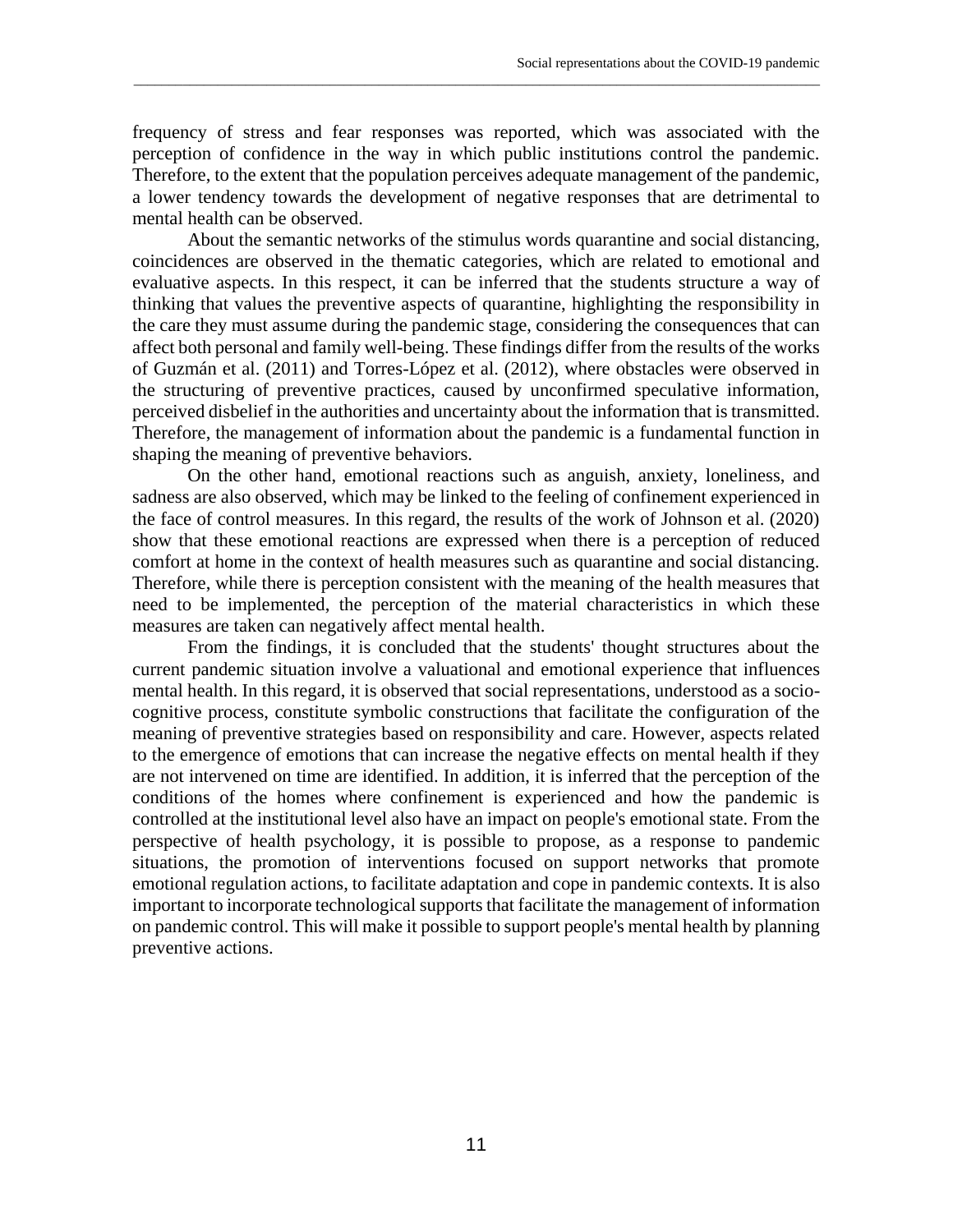Currently, analyzing social representations of the COVID-19 pandemic makes it possible to recognize the structures of thought about the current pandemic situation, observing the expression of reactions and evaluations that could influence people's behavior and mental health. This research constitutes a contribution to future research on pandemics or similar situations, as it provides evidence on the category system that influences the behavior of Chilean higher education students. One limitation is that the data were collected using only the free association technique. Future research must include other types of instruments to complement the observed data. Another limitation is that the sample focused on students in higher education. For future research, it is relevant to consider a more heterogeneous sample, which will provide knowledge for the construction of communityoriented strategies.

 $\_$  . The contribution of the contribution of the contribution of the contribution of  $\mathcal{L}_\text{max}$ 

# **References**

- Acevedo, I. (2002). Aspectos éticos en la investigación científica. *Ciencia y Enfermería, 8*(1), 15-18. doi: [https://doi.org//10.4067/S0717-95532002000100003](https://doi.org/10.4067/S0717-95532002000100003)
- Caniuqueo, A., Hernández-Mosqueira, C., Troyano, A. Riquelme, D., Vargas, A., Vargas, R. & Fernandes, J. (2018). Representaciones sociales: el significado de la educación física para los estudiantes de esa disciplina*. Revista Electrónica de Investigación Educativa, 20*(1), 104-111. doi:<https://doi.org/10.24320/redie.2018.20.1.1497>
- Carrasquilla, D., González, G., Camargo, D., Soto, N., & Ramos, E. (2019). Representaciones sociales de salud, enfermedad y cuidado cultural en músicos tradicionales. *Revista Cubana De Enfermería, 35*(1).
- Castañeda, A. (2016). Las redes semánticas naturales como estrategia metodológica para conocer las representaciones sociales acerca de la investigación en el contexto de la formación profesional de los comunicadores. *Estudios sobre las Culturas Contemporáneas, XXII*(43), 123-168.
- Conejo, L., Chaverri-Chaves, P., & León-González, S. (2020). Las familias y la pandemia del COVID-19. *Revista Electrónica Educare, 24*(Suplemento), 37-40. doi: <http://dx.doi.org/10.15359/ree.24-s.10>
- Guzmán, M. O., Guzmán, M. A. O., & Guzmán, M. G. O. (2011). Representación infantil de la influenza A, a través de un dibujo a tema. *Psicologia para América Latina*, (22), 1-13.
- Hinojosa, G. (2008). El tratamiento estadístico de las redes semánticas naturales. *Revista Internacional de Ciencias Sociales y Humanidades, SOCIOTAM, XVIII*(1), 133-154.
- Höijer, B. (2011). Social Representations Theory. *Nordicom Review, 32*(2), 3-16. doi: <https://doi.org/10.1515/nor-2017-0109>
- Jodelet, D. (1986). La representación social: fenómenos, concepto y teoría. En S. Moscovici (Ed.), *Psicología social II*. *Pensamiento y vida social* (pp. 469-493). Barcelona, España: Editorial Paidós.
- Johnson M. C., Saletti-Cuesta L., & Tumas, N. (2020). Emociones, preocupaciones y reflexiones frente a la pandemia del COVID-19 en Argentina. *Ciência & Saúde Coletiva, 25*(Suppl. 1), 2447-2456. doi: [https://doi.org/10.1590/1413-](https://doi.org/10.1590/1413-81232020256.1.10472020) [81232020256.1.10472020](https://doi.org/10.1590/1413-81232020256.1.10472020)